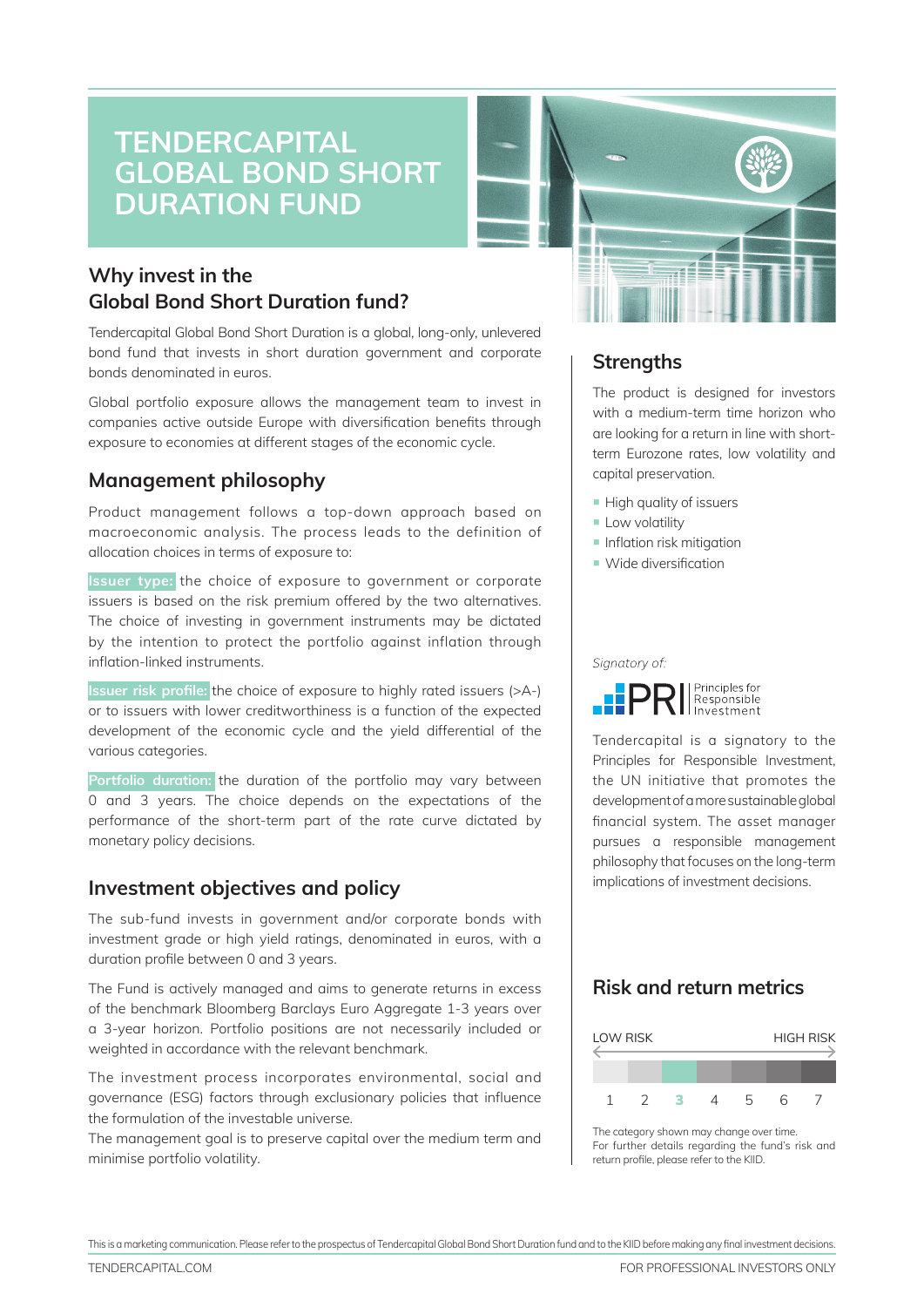

## **Identity card**

| Name                 | Tendercapital Global Bond Short Duration Fund                                                             |
|----------------------|-----------------------------------------------------------------------------------------------------------|
| <b>Classes</b>       | Retail (A,B & C)<br>Institutional (I)                                                                     |
| <b>ISIN</b> codes    | <b>IEOOBYWPOS80 EUR A</b><br><b>IEOOBYWPOT97 EUR B</b><br>IE00BYWP0V10 EUR C<br><b>IE00BYWP0W27 EUR I</b> |
| Bloomberg ticker     | TCGBSDA ID EQUITY (A)<br>TCGBSDB ID EQUITY (B)<br>TCGBSDC ID EQUITY (C)<br><b>TCGBSDI ID EQUITY (I)</b>   |
| Morningstar Category | Diversified Bonds EUR                                                                                     |
| Launch Date          | 17/01/2018 EUR A<br>7/12/2017 EUR B<br>22/12/2017 EUR I                                                   |
| Management Team      | Tendercapital Investment Team                                                                             |

## **Costs**

| No minimum subscription (A, B, C)<br>Eur 500.000 (I)                     |
|--------------------------------------------------------------------------|
| 1% (A, B, C) EUR<br>0,65% (I) EUR                                        |
| 10% absolute high watermark (I)<br>15% high absolute watermark (A, B, C) |
| 1,99% (A,B,C)<br>1,59% (l)                                               |
| $T+2$                                                                    |
| $T+3$                                                                    |
| $T+3$                                                                    |
|                                                                          |